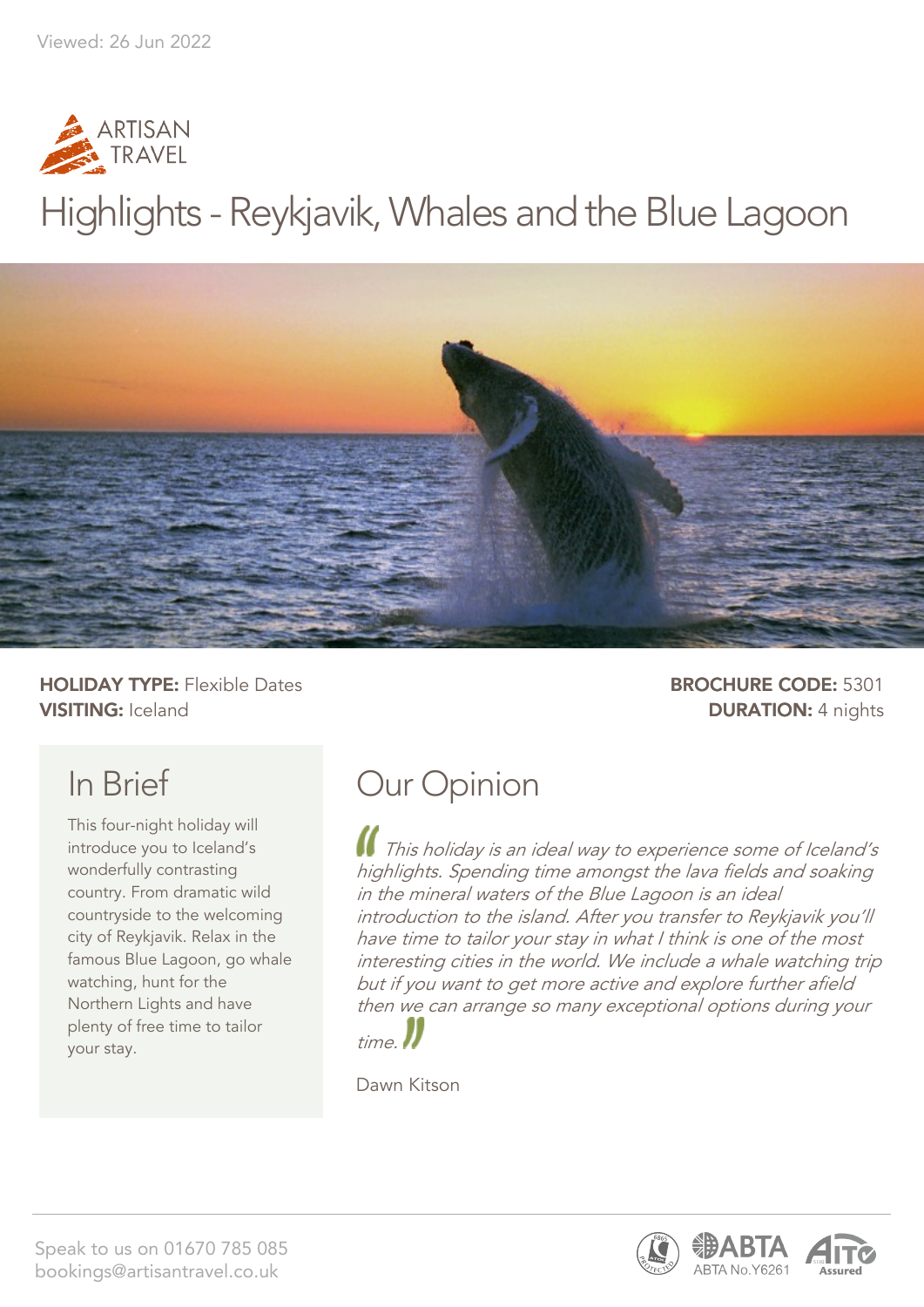

# What's included?

- Transfers: return airport transfers and transfer from Keflavik to Reykjavik
- Accommodation: 1-night Hotel Northern Lights Inn and 3 nights Hotel Reykjavik Centrum
- Meals: 4 breakfasts
- The following activities are included: Blue Lagoon entry, whale watching tour (order subject to change)
- A note on flights: flights are not included in the holiday price so that the best possible fares and schedule can be found at the time of booking. There are low cost and scheduled flights operating this route and our travel experts will happily provide a quotation and arrange the flights as part of the package.

# Trip Overview

The appeal of Iceland is almost endless – stunning scenery, a myriad of natural wonders and the vibrant city of Reykjavik.

The aim of this trip is to introduce you to both the striking landscape of Iceland and the wonderfully welcoming city of Reykjavik, the northernmost capital in the world.

Your first night will be spent at the cosy Northern Lights Inn. This hotel offers great food and is ideally situated within walking distance to the Blue Lagoon. Entrance to this world-famous hot spring is included in the trip price so you are free to go at your own leisure. Be sure to give yourself enough time to fully appreciate the delightfully hot mineral-rich water with its contrasting lava field backdrop.

Transferring into the city, your base is Hotel Reykjavik Centrum, situated in the historic part of Reykjavik, renowned for its first-class cuisine. Here, you will have easy access to the numerous shops, restaurants, museums and sights of the city. Reykjavik has the appeal of an international cosmopolitan city, whilst also maintaining its small island hospitality.

With three nights in the city, you will have the chance to fully explore but also use it as a base for additional activities and excursions. Trips out to many of Iceland's most famous attractions can be added to this holiday with ease and so we can really help you to tailor your time and achieve your

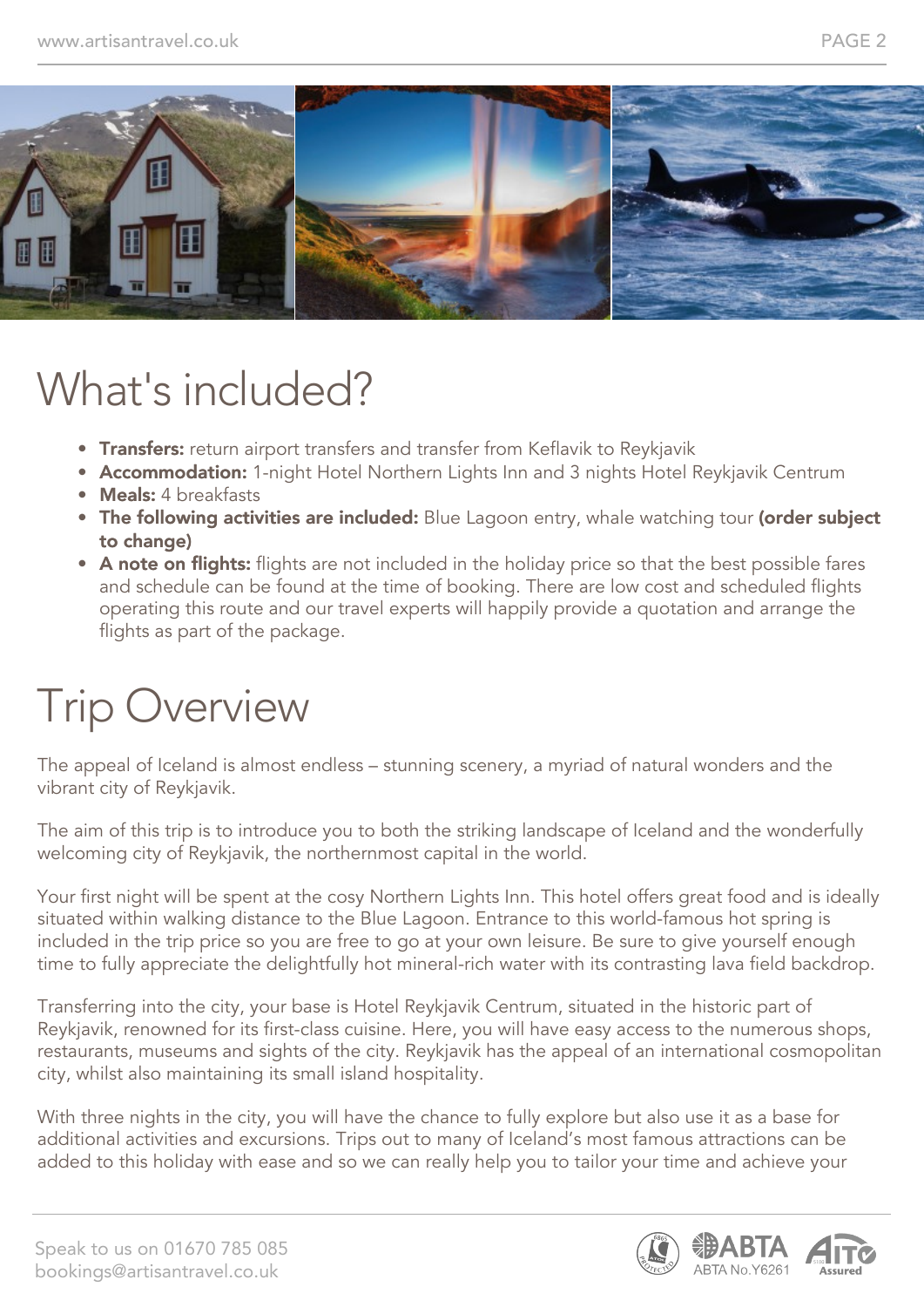ideal itinerary. If you are travelling around the solstice then the country is bathed in daylight 24 hours a day and so you get even more time to enjoy the delights on offer.

We have, however, included one of the 'must-do' activities for you and on your second full day in the city, you will head to the harbour for a whale watching trip to Faxaflói Bay where humpback and minke whales are frequently seen.

This four-night holiday offers you the chance to customise your experience, take in the sights you most want to see and do so from the comfort of a centrally-located hotel. This is an exceptional short break on a remarkable island.

# Agenda

Please note the order of activities is subject to change

#### **DAY** 1 ARRIVAL AND TRANSFER

Upon arrival at the airport, you will be welcomed and transferred to the hotel (approximately a 20 minute drive away).

The remainder of the day and evening are at your own leisure.

#### Included Meals: None



Staying out in Keflavik gives you a chance to experience the almost lunar lava landscape of this corner of Iceland. The deep black and jagged lava fields stretch out for miles and it really gives you a sense of the control that Mother Nature holds here.

The world famous Blue Lagoon is only around half a mile from your hotel and entry is included. You are welcome to head there at any time during the day. The hotel offers a free shuttle or it's only 15 minute walk across the lava fields.

At the lagoon you can bathe in the milky blue waters which look all the more vibrant against the back drop of the lava. These geothermal and mineral rich waters are a real treat for the skin.

In the late afternoon you will be transferred from the Northern Lights Inn to your centrally-located Reykjavik hotel. This marks the start of your three nights here and the chance for you to tailor your time to best suit your preferences on which of Iceland's many wonderful attractions you would like to see during your holiday.

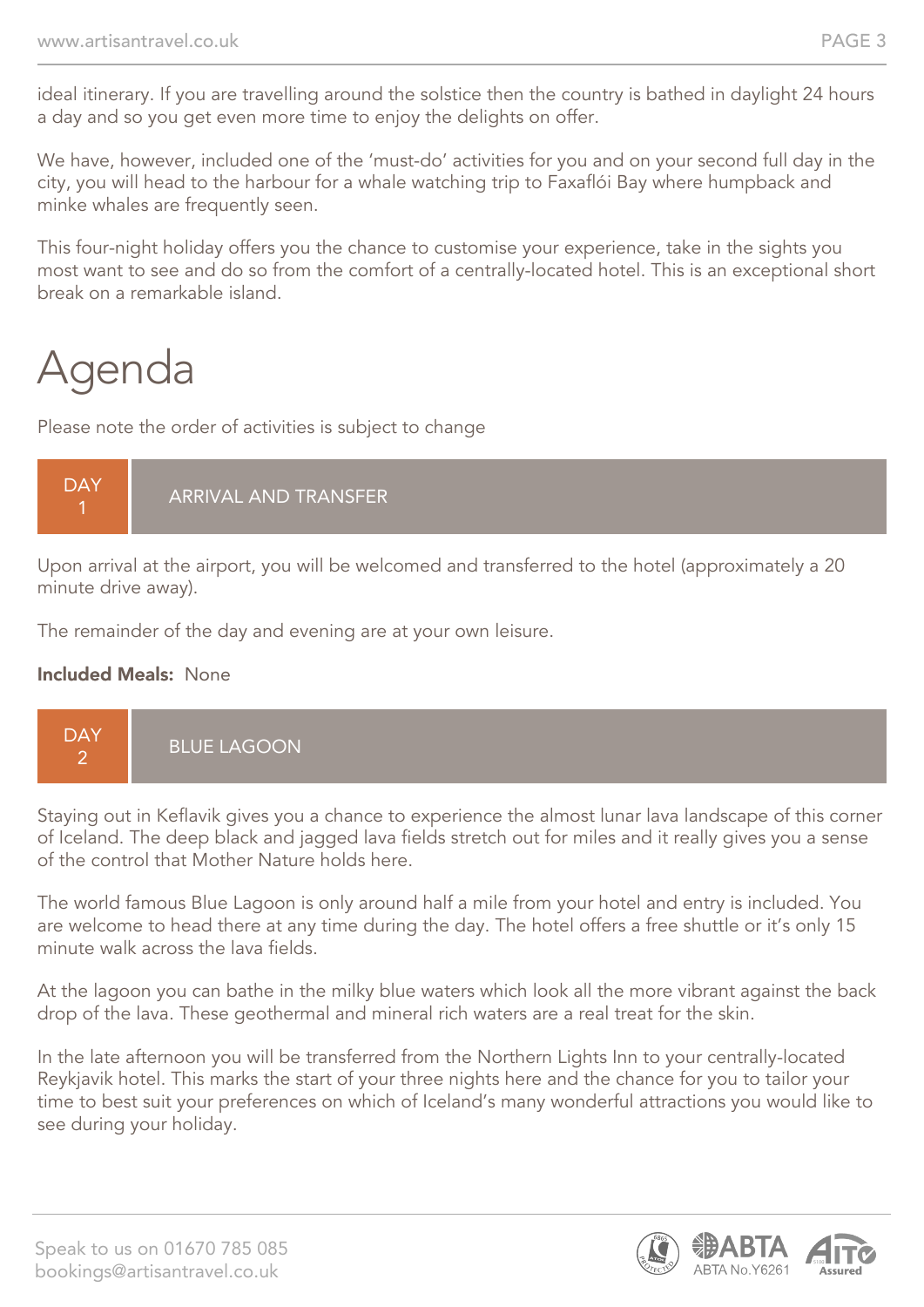#### Included Meals: Breakfast

#### **DAY** 3 EXPLORE REYKJAVIK

Reykjavik is rich in sights to see, places to eat and things to do so you are sure to find much to do to fill your day. You can look at the modern architectural designs of the city, explore the museums and galleries, visit world famous bars and restaurants or simply find a café and watch the cosmopolitan crowd walk by. One of the best features of Reykjavik is that it is fairly small, so you can explore much of it in one day.

You can also use the city as a base from which to explore some of the other wonders of the island. We can arrange for you to visit the Golden Circle, snorkel between continents, try glacier hiking or enjoy a super jeep tour of the black sand beaches of the South Shore; the choice is entirely yours. Details of the available options can be found in the 'personalise' section of the holiday page.

Your evenings are free for you to explore the delights of the city's culinary scene. The seafood on offer in Reykjavik is unsurpassed and Icelandic meat dishes are also exceptional in our opinion - from simple lobster soup served on the harbour to the most exquisite fine dining – there is something for everyone here.

#### Included Meals: Breakfast



Iceland is famous as a whale watching destination and luckily the majority of tours start from the old harbour in Reykjavik – within walking distance of your hotel.

We include a three hour boat tour for you today and the expert quides and crew will help to give you the best possible chance of seeing these majestic mammals up close. The boat we use is large and comfortable with both exterior decks and a cosy interior for cooler days.

Your destination is Faxaflói Bay and the most commonly spotted species of whale include minke and humpback. White-beaked dolphins and harbour porpoises are also common sights and the onboard experts will keep you updated throughout.

This evening you are free to enjoy the restaurants of Reykjavik (our travel experts will happily make some recommendations for you) before you return to your central hotel for the final night.

#### Included Meals: Breakfast

**DAY** 5 **DEPARTURE** 

Today you will be transferred to Keflavik Airport for your flight home. If you would like to extend your

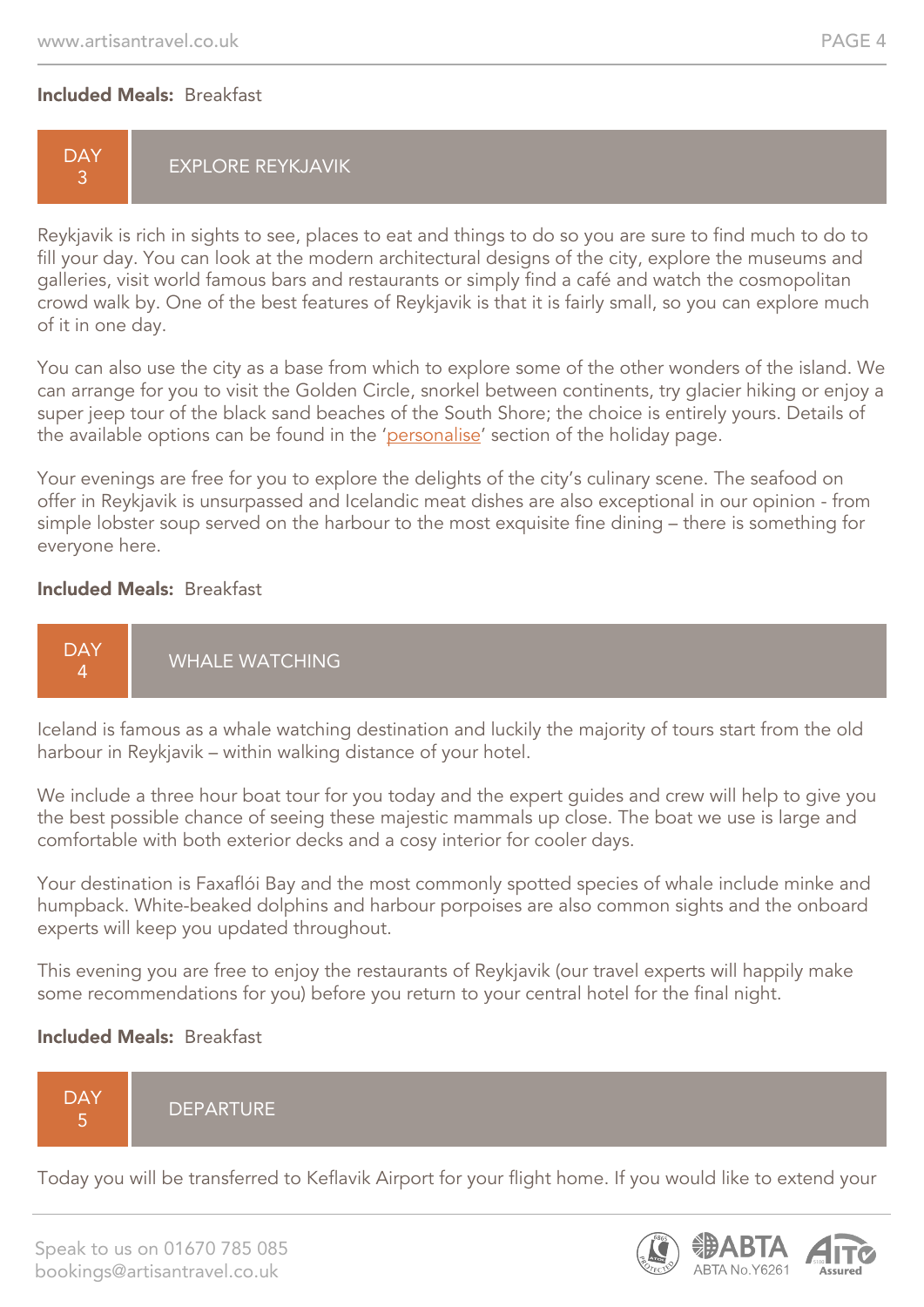stay in Reykjavik then please do not hesitate to ask our travel experts for a quotation. Iceland is a bewitching destination and we'll happily tailor your holiday so you can take in the delights that are on offer in other regions.

Included Meals: Breakfast

## Personalise this tour

## Our pick



## Golden Circle Coach Tour

If you would like to enjoy some of Iceland's most famous attractions we can arrange for you to join a coach tour of Iceland's famed Golden Circle on Day 3, led by a professional and educated guide. You will head firstly to Þingvellir, site of Atlantic drift and also the spot where the first Icelandic parliament was formed in 930 AD. You will then head towards Gullfoss, one of the most spectacular natural wonders in Iceland, where you can witness the majestic and thunderous two-tiered waterfall.

At the Geysir Information Centre, you can witness

spectacular spouting geysers, including the magnificent Strokkur, which erupts around every five minutes. Afterwards, the trip continues to Skálholt Church which was the seat of religious power in Iceland for centuries and where some of the most dramatic events in Iceland's history took place.

On the way back to Reykjavik you'll get a chance to visit the greenhouses of Friðheimar farm, where you can see the challenges of growing vegetables in this particular climate. This trip lasts for a full day, around eight hours in total. Lunch is not included but can be bought en route.

#### Image Credit: Visit Iceland

### Other options

**ACTIVITIES** 

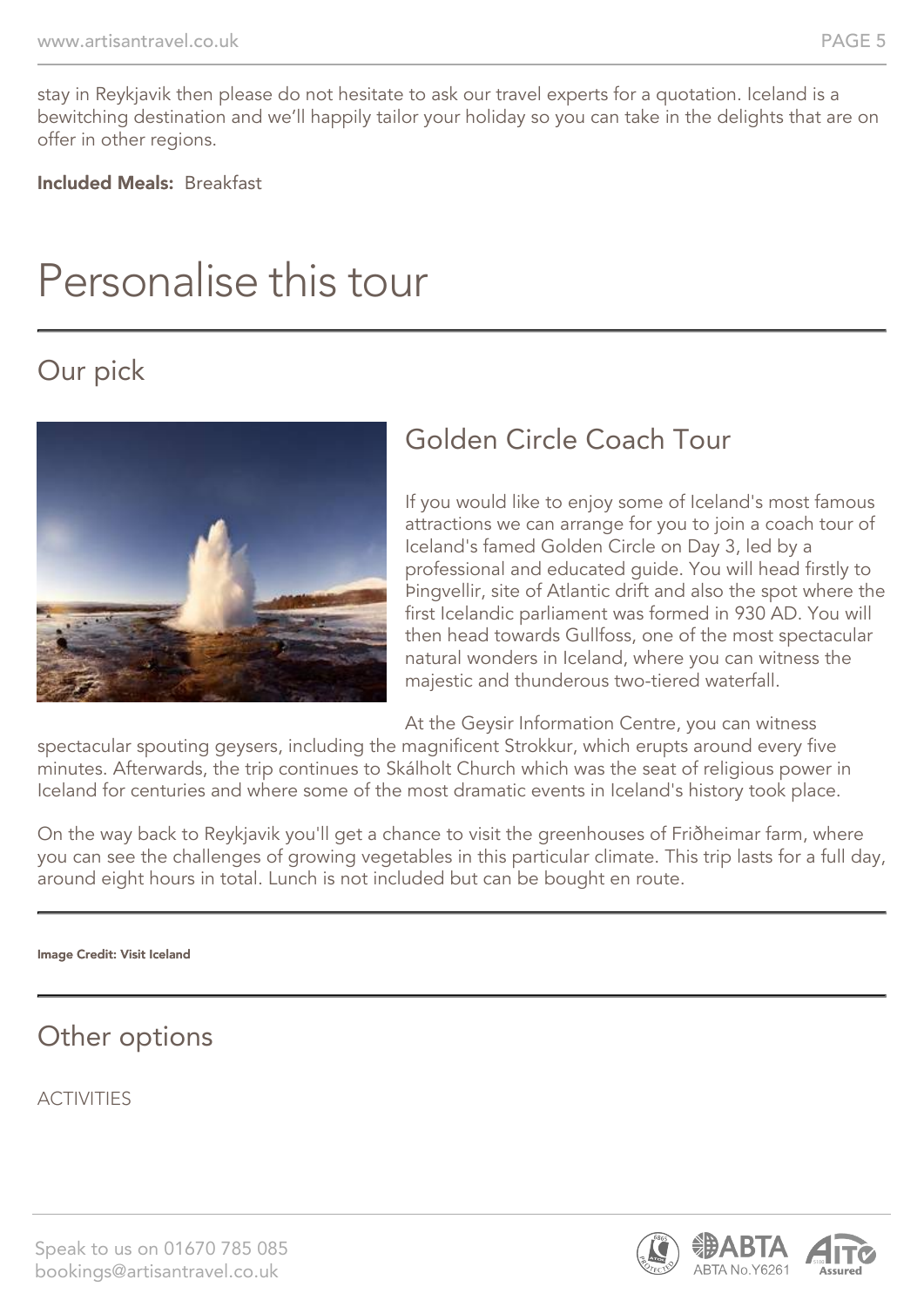

## Golden Circle Premium Tour

The Golden Circle is one of the most well-known areas of Iceland and for good reason. Combining Þingvellir National Park, Geysir and Gullfoss this tour shows off the best of the west, and highlights why Iceland is renowned as a destination of natural wonders.

During this full-day bus tour, you will visit many different sights including the geothermally active region of Geysir where you will see Strokkur erupt with tremendous force.

Then there's the Gullfoss waterfall, known as the 'Golden

Falls' which drops an impressive 32 metres over three stages. You get the unique vantage point from above which gives the illusion of a seemingly endless waterfall!

Þingvellir (or Thingvellir) National Park is an area of great cultural, geological and natural significance,.It is perhaps best known as the location where the Eurasia and America tectonic plates are slowly moving apart from each other – giving you the chance to walk in between two continents.

**Duration: 8 hours** 

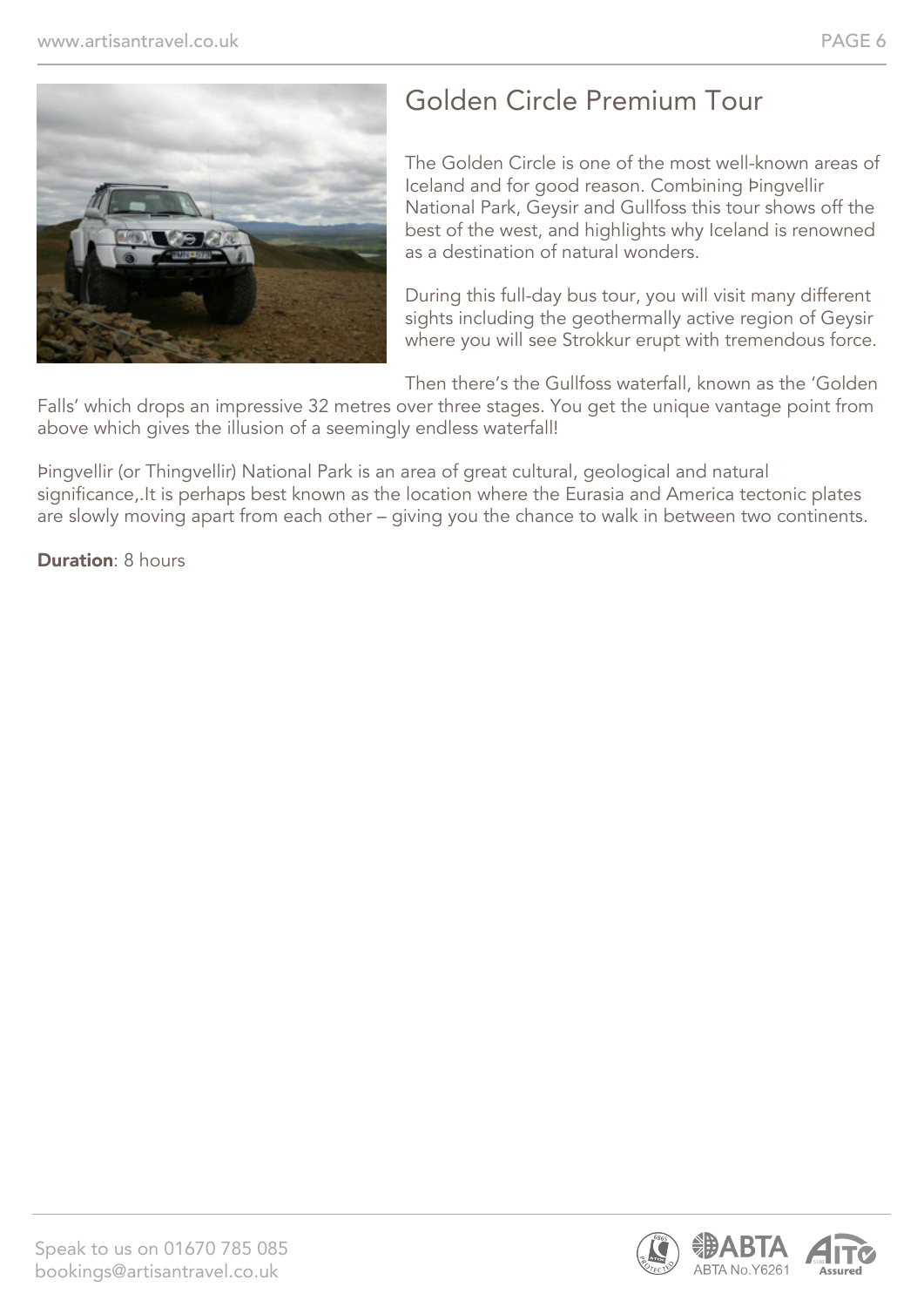

## Reykjavik Food Tour

This tour is ideal for foodies who would like to delve deeper into the gastronomic scene in Reykjavik and try some weird, wonderful and delicious delicacies.

Your meeting point for this activity option on Day 3 is the Harpa Concert Hall, not far from your hotel (an approx. 15-minute walk). This activity is a great way in which to see the sights as your guided walking tour will allow you to explore with a knowledgeable guide.

You will stop off at various restaurants to taste their

specialities and gain an understanding of some of Iceland's food customs. Make sure you don't have a huge breakfast - this three to four-hour tour is half walking and halfeating, so come with an appetite.

NB: Unfortunately special dietary requirements are not catered for during this activity and the meals can contain milk, fish, meat, in some cases alcohol, wheat, nuts, etc and so please bear this in mind when considering the tour options.

A minimum of two participants is required for this trip to operate.



#### Image Credit: Visit Iceland

### South Coast, Waterfalls and Glacier Hike

Available on Day 3, this coach trip will have you heading off towards the majestic south coast with its farming lands, thundering waterfalls, powerful volcanoes and majestic glaciers.

Your first stop will be Seljalandsfoss Waterfall where you will have the opportunity to walk behind the wall of water before the tour continues to a gentle hike on the ancient ice of a glacier with a knowledgeable and certified glacier guide.

After that, you will take a leisurely stroll along the black sand beach of Reynisfjara, which is famed for its basalt rock stacks which rise from the sea. Icelandic legend says they were trolls turned into rock by the rising sun when they came home late after a fishing trip.

The tour then continues with a sightseeing trip that will take in views of the famous volcanoes, Hekla

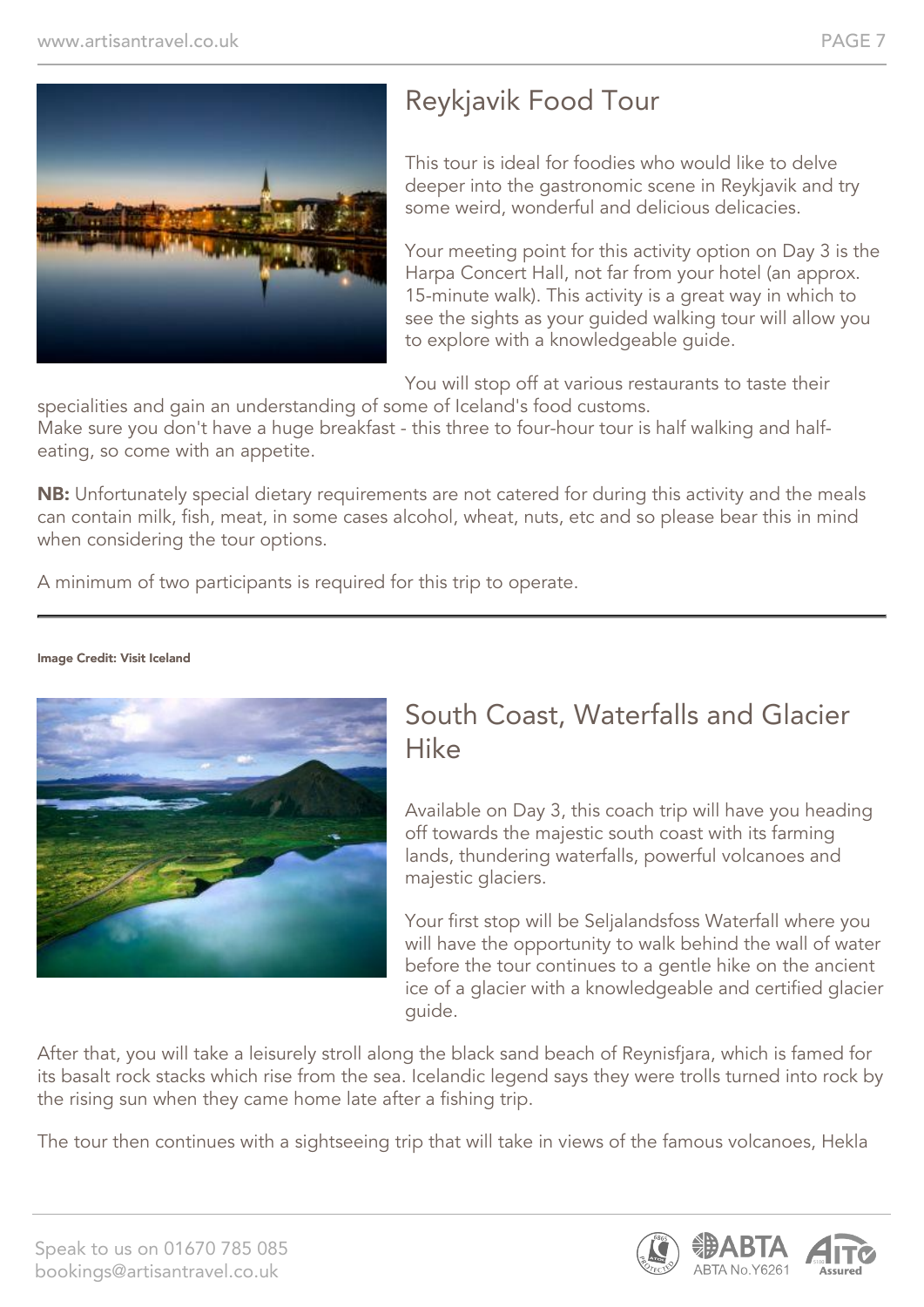and Eyjafjallajökull, and the Westman Islands, which rise steeply from the ocean just a few kilometres off the coast.

The guides reserve the right to alter the itinerary if weather conditions change and the glacier walk is cancelled. This tour will last around 11 hours and so it will surely be a day to remember.

#### Image Credits: Iceland Pro Travel



## Snorkelling Between Continents

Snorkelling at the Silfra Fissure in Thingvellir National Park is an unforgettable experience as you gaze down through some of the world's clearest water and find your eyes drawn down to the bottom of this crack in the Earth's crust.

This fissure has been created by the tectonic plates that underpin Eurasia and America drifting apart. It is a place where you can literally snorkel between continents.

The water's purity stems from the fact that it started life

as glacial melt some 50 kilometres away and has made its way, over numerous decades, through volcanic lava to rest in the fissure.

The price includes all equipment including a dry suit, flippers and snorkel and you will be in the water for around 30 minutes.

If you would prefer not to use your hire car to visit Silfra and Thingvellir then we can arrange the transfers from Reykjavik (around 1-hour drive away); please add £45 per person.

Please ask one of our Travel Experts for a quote.

Image Credits: Arctic Adventures

# Included Accommodation

Northern Light Inn (summer) (Nights: 1)

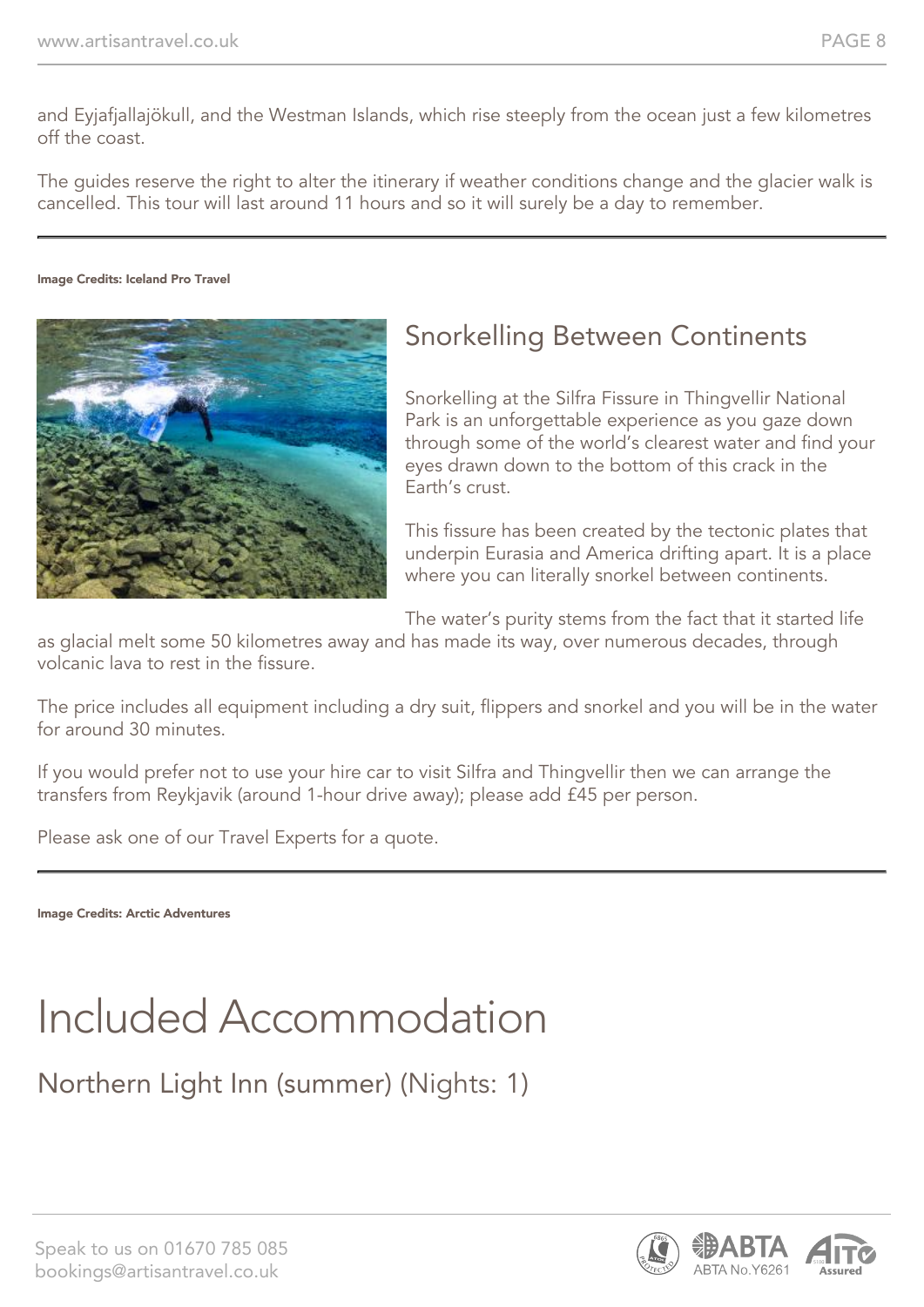

Northern Light Inn enjoys an enviable position on the island, just a twenty-minute drive from Keflavik Airport and only a short distance from the world famous Blue Lagoon.

If you wish to visit the Blue Lagoon, you can take a two-minute drive in the complimentary shuttle bus or a fifteen-minute walk through the picturesque moss-covered lava fields.

#### Hotel facilities

- The hotel operates an 'honesty bar' in its beautiful living room with fireplace. The perfect location to exchange experiences with fellow travellers
- In a panoramic setting, the restaurant serves buffet meals and is renowned for its 'Nordic soul food'. Meals include a varied selection of healthy contemporary cuisine coupled with the best of hearty Icelandic classics such as ocean-fresh fish, free-range lamb and home baked goods

### Guest bedroom types

#### DOUBLE/TWIN

The hotel has 32 guest bedrooms in total. The rooms are geothermally heated and have en-suite shower rooms, tea and coffee making facilities, Wi-Fi and TVs. Their simple and bright decoration exudes a modern Icelandic charm and tranquil atmosphere.

## Hotel Reykjavik Centrum (Nights: 2-4)



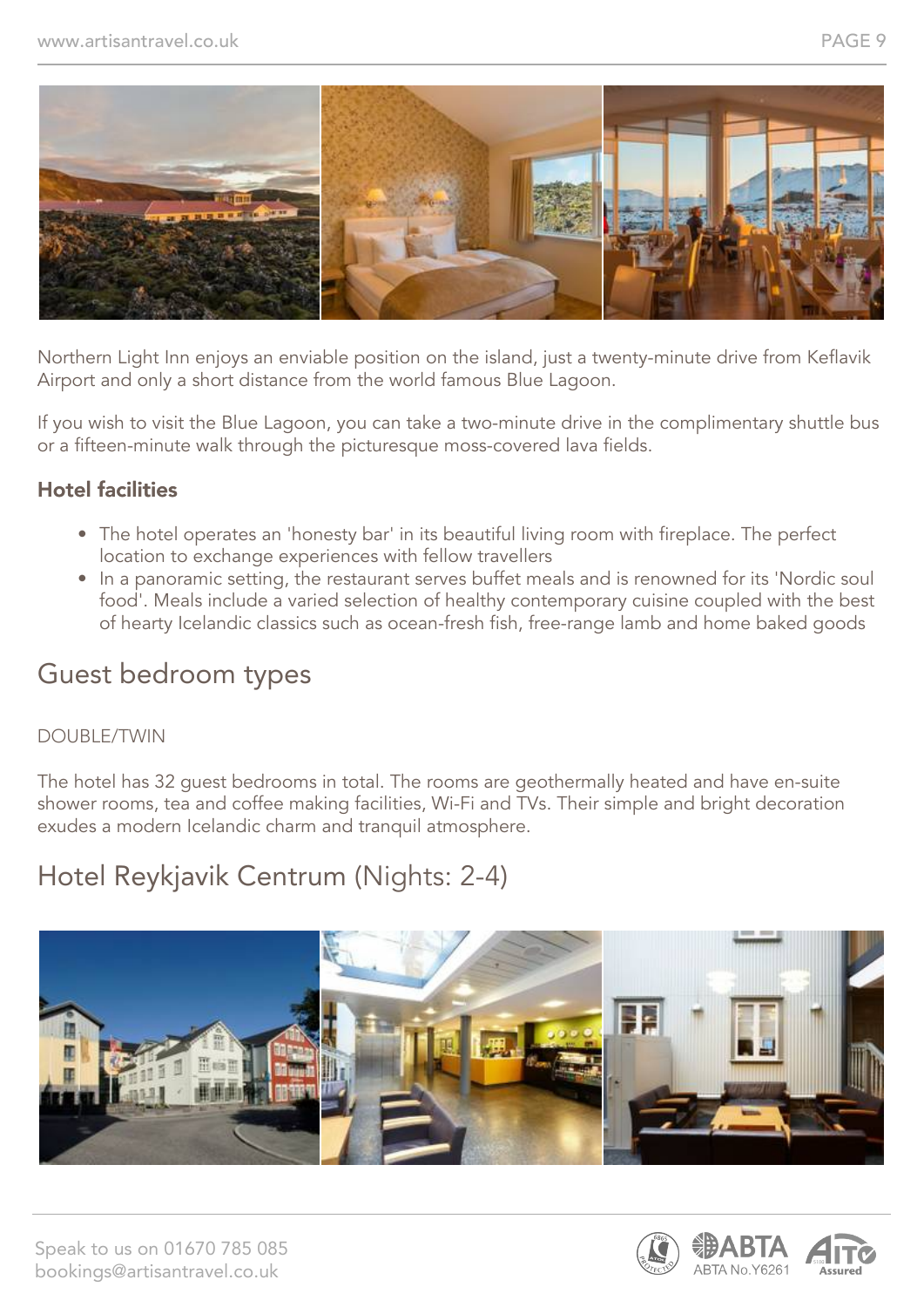Located in the historic part of Reykjavik, the Centrum Hotel is ideally situated to give you easy access to some independent exploration of the vibrant city.

After spending some time in Reykjavik, you can unwind in the hotel's private swimming pool as well as the onsite restaurant, Uppsalir, renowned for its first-class cuisine. Nearby, you will find plenty of eateries serving a range of traditional Scandivanian food and international dishes.

## HOTEL FACILITIES:

- Stay in touch with loved ones with the use of the hotel's WiFi
- Relax in the leisure and TV room
- Try the local cuisine in the hotel's restaurant
- Enjoy the views from your room's terrace some overlook the river others will look out to the city

#### ROOM FACILITIES:

**Double/twin room:** These comfortable and modern rooms are equipped with ensuite bathroom with bathtub, shower and hairdryer. All rooms also come with air conditioning, tea and coffee facilities, sitting area, terrace and safe.

# The Specifics

## Holiday group size (approximate)

A minimum of two people is needed to run this trip.

#### The following group sizes apply to the activities:

Whale watching and Northern Lights excursion: there may be up to 200 people on the whale watching and Northern Lights excursion (maximum 12 per vehicle).

Golden Circle Coach Tour: min 1 / max per coach 65. If numbers exceed 65, additional coaches will be added.

Golden Circle 'Super Jeep' Tour (6 hrs): min 2 / max 12 per vehicle. If numbers exceed 12, additional vehicles will be added.

Reykjavik Food Tour: min 2 / max 12 per group

South Coast, Waterfalls and Glacier Hike: you will travel by coach (approx. 50-60 people); the glacier walk is always in smaller groups of approx. 12 people.

**Snorkelling Between Continents:** the transfer vehicle may take up to 12 people with a max of 6